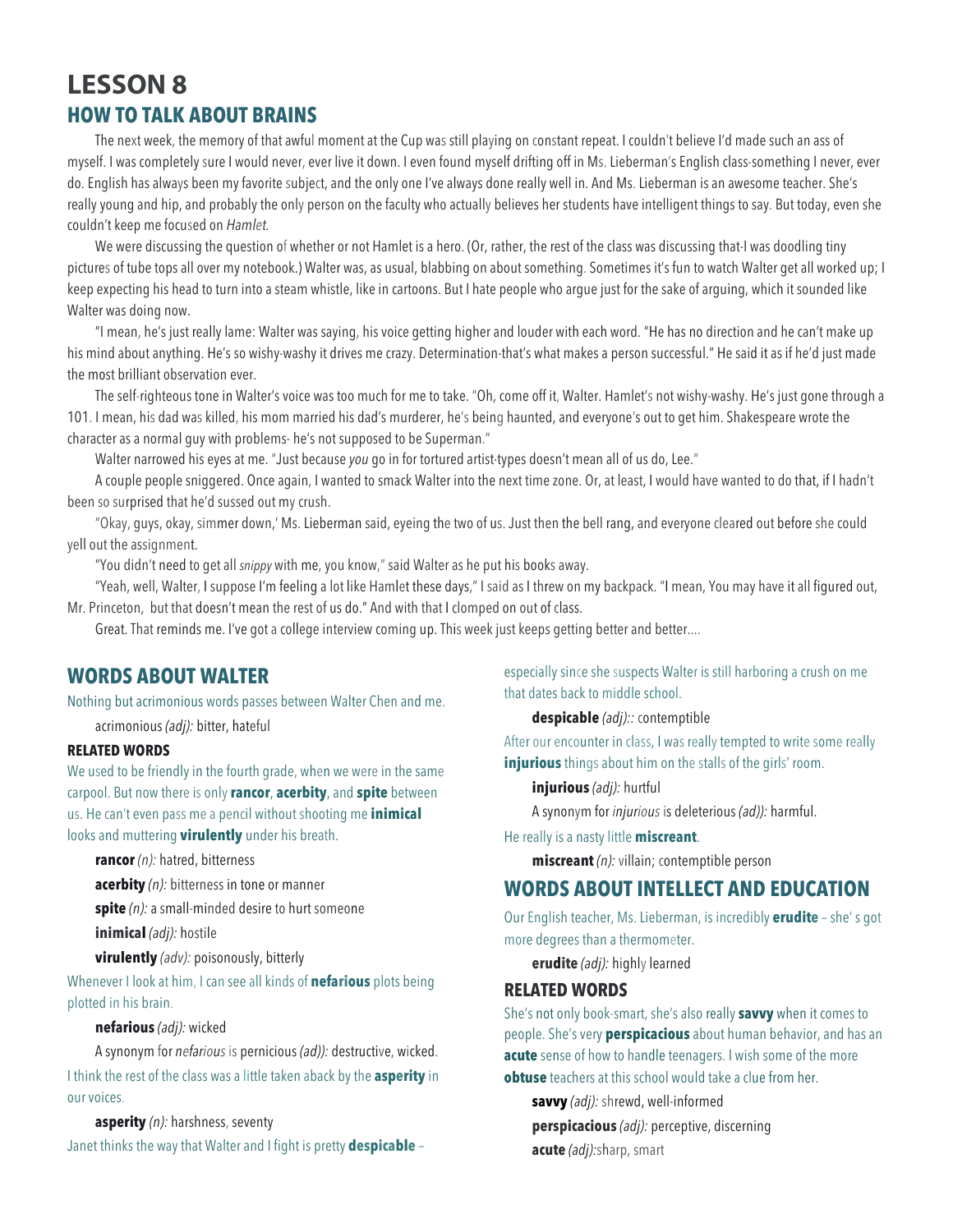#### **obtuse** *(adj):* dull, stupid

*Acute* and *obtuse* are direct antonyms. They're taken from geometry-an *acute* angle is less than 90°, and an *obtuse* angle is greater than 90 ' (which means an *acute* angle is, literally, sharp).

She's really patient – she once took an entire class period to walk us through a particularly **intricate** poem that we were having trouble understanding.

**intricate** *(adj)*: complicated, with many small parts I feel bad about a really **execrable** paper I wrote on Conrad's *Heart* of *Darkness* this semester.

**execrable** *(adj):* very low-quality

She's never **didactic**; she'll tell you what she thinks about the book, but she's always willing to listen to one of our crazy hypotheses.

**didactic** *(adj):* instructional, especially in a way that's overly preachy

I appreciate the fact that she's open to all *our* suggestions- unlike some teachers, who are total **doctrinaires** when it comes to running his or her classrooms.

**doctrinaire** *(n):* someone who refuses to consider other theories or approaches besides their own

I way prefer Ms. Lieberman's **pedagogy** over my former English teachers', which seemed to consist of mainly boring vocab quizzes, dry lectures, and patronizing assignments.

**pedagogy** *(n):* the science of teaching

I imagine Ms. Lieberman spends her free time reading hoity-toity literary journals and sipping tea with other members of the **intelligentsia**.

**intelligentsia** (n): the most educated members of a society

Because I respect her so much, I try to be really **deliberate** in all my work for her class.

**deliberate** *(ad}):* careful, methodical

### **WORDS ABOUT THE ARGUING**

Walter and I get so mad at each other, our arguments sometimes **degenerate** into plain shouting matches.

**degenerate** *(v):* to become worse

When he gets excited about something, Walter's voice goes all highpitched and **abrasive.**

#### **abrasive** *(ad}):* grating, insensitive

Sometimes Janet begs me to just **acquiesce** to Walter and save everyone else the misery of hearing us argue.

#### **acquiesce** *(v):* to agree passively

I think, however, that he needs to be exposed as the intellectual **charlatan** he is.

**charlatan** *(n):* fraud, imposter

Seriously, I've never met anyone more **disputatious** than Walter. If *you* mention that it's a beautiful day outside, he'll find a way to argue that it's actually cloudy.

#### **disputatious** *(adj):* argumentative

#### **RELATED WORDS**

**Contentious** *(adj)* and **pugnacious** *(adj)* are synonyms for *disputatious.*

Here are some other words about arguing.

I'll never forget the day Walter **remonstrated** with me for a whole hour about how public school students should all be forced *to* wear uniforms. Later that day he emailed me a whole **polemic** on the subject.

**remonstrate** *(v): to* argue forcefully

**polemic** *(n):* a passionately worded argument

I *try* not to **disparage** Walter on a regular basis, but it's hard.

**disparage** *(v):* to put down

Once I managed to **discredit** Walter in class by pointing out that he'd stolen his entire argument about Bush's foreign policy from the *New York Times* editorial that morning. Walter **disdains** unoriginal thinkers, so it was a particularly good hit for me. I wasn't surprised to hear later that he'd been **maligning** me to the rest of the chess team.

**discredit** *(v):* to cast doubt on something

**disdain** *(v):* to have contempt for

**malign** *(v):* to say or write bad things about someone

I even emailed him the editorial later as **incontrovertible** proof.

**incontrovertible** *(ad}):* unable to be denied

Walter should try to be more **obdurate**-he's too easily swayed by teasing.

**obdurate** *(adj):* not easily moved by pity or emotion When he gets going, though, he's totally **intractable**. I really get a kick out of fighting with him; you never know what he's going to throw at you.

**intractable** *(adj):* difficult to manage or deal with Whenever Walter starts a fight, I find it hard to **demur**.

**demur** *(v):* to object mildly

I find it kind of honorable how Walter will stick with a line of argumentation, even if it's totally **untenable**.

#### **untenable** *(adj):* unsupportable

Walter doesn't say much unless he's fighting, and then he's positively **voluble**.

#### **voluble** *(adj):* talkative

Sometimes I want to **concur** with his arguments, but I'd never give him the satisfaction.

#### **concur** *(v):* to agree

I often have to **suppress** the urge to punch Walter in the nose when I pass him in the halls.

**suppress** *(v):* to resist certain thoughts as they arise Sometimes I find his smugness and self-confidence irritatingly **presumptuous** who does he think he is?

**presumptuous** *(adj):* overconfident, especially when not